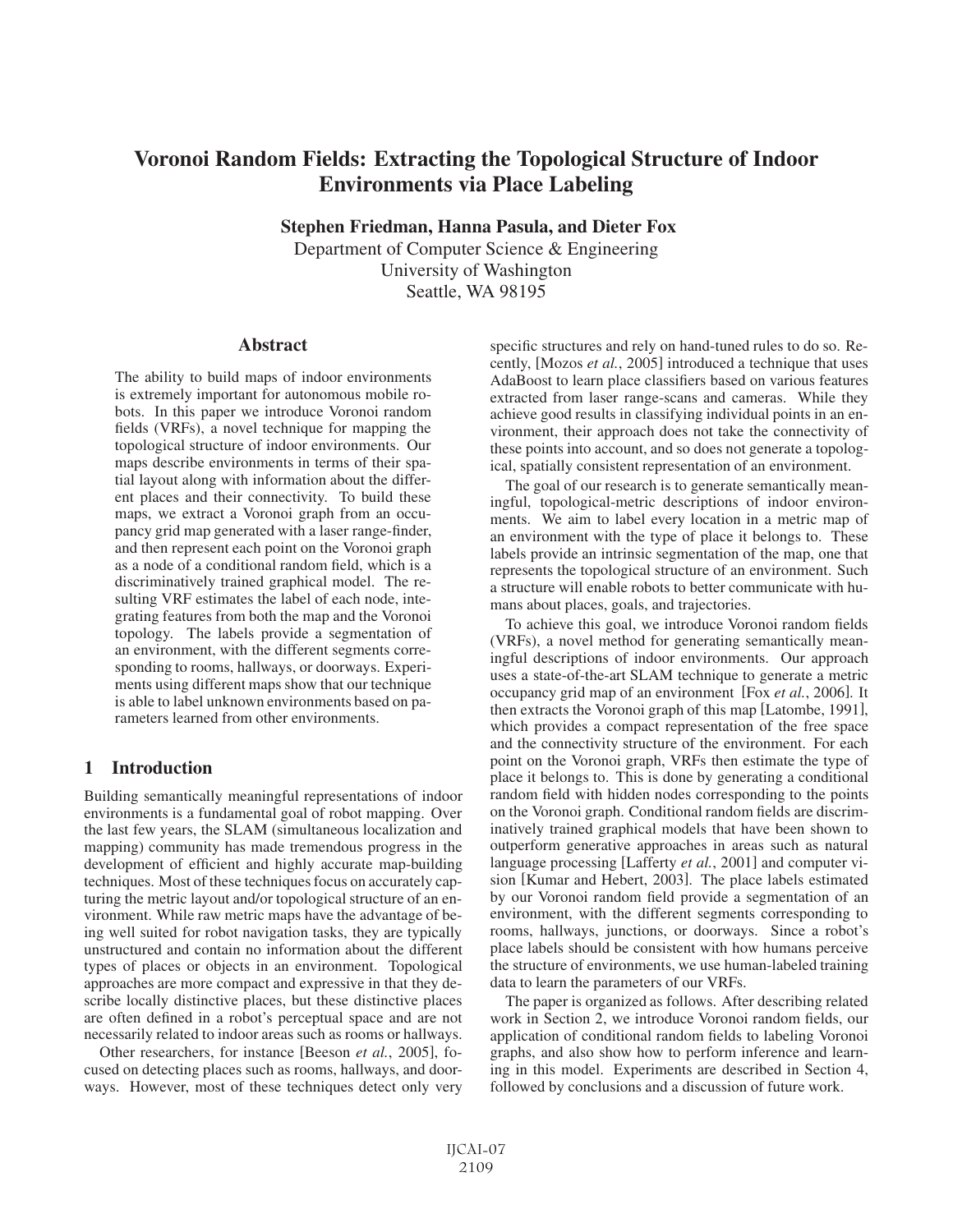# 2 Related Work

Voronoi graphs are an extremely useful topological representation of indoor environments [Latombe, 1991]. [Thrun, 1998] constructs topological representations of environments by segmenting and pruning a Voronoi graph extracted from an occupancy grid map. This approach does not distinguish between different types of places and is rather brittle since it makes deterministic modeling decisions based on manually tuned, local features. In order to learn a topological map of an environment, [Kuipers and Beeson, 2002] generate distinctive views by unsupervised clustering of raw laser range-data and associate these views with distinctive states. [Tomatis *et al.*, 2003] represent places in a hybrid topological-metric map as corners and openings detected with a laser range-finder. Their focus is on place recognition for SLAM, and the topological nodes are not classified into types of places.

[Beeson *et al.*, 2005] detect topological places based on gateways and pathways in a reduced extended Voronoi graph, which they extract from occupancy grid maps. Their technique relies on various hand-tuned rules to detect places and the authors do not show how it generalizes to complex scenarios in unseen environments.

Our work focuses on *place classification*. We do not intend to detect individual, distinctive places, but rather aim at labeling *any* location in an environment. Furthermore, we do not try to solve the place recognition, or data association, problem, which aims at detecting when a robot has returned to a previously visited place [Tomatis *et al.*, 2003]. We build on the fact that this problem is solved sufficiently well by stateof-the-art SLAM techniques, which generate accurate laser range-maps of indoor environments [Fox *et al.*, 2006].

In a similar vein as our research, [Stachniss *et al.*, 2005] use AdaBoost to learn place classifiers based on features extracted from laser range-scans and camera images. They show how to connect the classifier outputs to a hidden Markov model, which then performs HMM filtering on the trajectory followed by a robot. While this technique performs very well, it still has several limitations compared to our approach. The HMM only operates on the given trajectory, so the classification of places in an environment depends on the actual path followed by a robot. Furthermore, the approach is not able to make use of the connectivity of an environment when labeling places. In contrast to HMM filtering, we show how to perform collective labeling on a Voronoi graph of an environment. Our model thus takes both local features and connectivity information into account. Additionally, it is able to generate a topological, semantically labeled graph description of an environment.

### 3 Voronoi Random Fields

### 3.1 Conditional Random Fields

Conditional random fields (CRFs) are undirected graphical models that were developed for labeling sequence data [Lafferty *et al.*, 2001]. Unlike HMMs and Markov random fields, which assume that observations are independent given the hidden state, CRFs make no assumptions about the dependency structure between different parts of the data. CRFs are thus especially suitable for classification tasks that rely on *complex* and *overlapping* data and features.<br>The nodes in a CRF represent hidden states, denoted  $y =$ 

The nodes in a CRF represent hidden states, denoted **y** =  $\langle y_1, y_2, \dots, y_n \rangle$ , and data, denoted **x**. Note that while individual observations  $x_i$  are often connected to the corresponding hidden states  $y_i$ , our data **x** consists of a complete map of an environment, and we connect all hidden states to this single map. The nodes  $y_i$ , along with the connectivity structure represented by the undirected edges between them, define the conditional distribution  $p(y|x)$  over the hidden states **y**. Let  $C$  be the set of cliques in the graph of a CRF. Then, a CRF factorizes the conditional distribution into a product of *clique potentials*  $\phi_c(\mathbf{x}, \mathbf{y}_c)$ , where every  $c \in \mathcal{C}$  is a clique in the graph and  $x$  and  $y_c$  are the observed data and the hidden nodes in the clique  $c$ , respectively. Clique potentials are functions that map variable configurations to non-negative numbers. Intuitively, a potential captures the "compatibility" among the variables in the clique: the larger the potential value, the more likely the configuration. Using clique potentials, the conditional distribution over the hidden states is written as

$$
p(\mathbf{y} \mid \mathbf{x}) = \frac{1}{Z(\mathbf{x})} \prod_{c \in C} \phi_c(\mathbf{x}, \mathbf{y}_c), \tag{1}
$$

where  $Z(\mathbf{x}) = \sum_{\mathbf{y}} \prod_{c \in \mathcal{C}} \phi_c(\mathbf{x}, \mathbf{y}_c)$  is the normalizing partition function. The computation of this partition function is exponential in the size of **y** since it requires summation over all possible configurations of hidden states **y**. Hence, exact inference is possible for a limited class of CRF models only.

Potentials  $\phi_c(\mathbf{x}, \mathbf{y}_c)$  are described by log-linear combinations of *feature functions*  $f_c($ , *i.e.*,

$$
\phi_c(\mathbf{x}, \mathbf{y}_c) = \exp(\mathbf{w}_c^T \cdot \mathbf{f}_c(\mathbf{x}, \mathbf{y}_c)), \qquad (2)
$$

where  $\mathbf{w}_c^T$  is the transpose of a weight vector  $\mathbf{w}_c$ , and  $f_c(x, y_c)$  is a function that extracts a vector of features from the variable values. Using feature functions, we rewrite the conditional distribution (1) as

$$
p(\mathbf{y} \mid \mathbf{x}) = \frac{1}{Z(\mathbf{x})} \exp \left\{ \sum_{c \in C} \mathbf{w}_c^T \cdot \mathbf{f}_c(\mathbf{x}, \mathbf{y}_c) \right\} \tag{3}
$$

Before we describe how to perform efficient inference and learning in CRFs, we will show how CRFs can be used for labeling places in an environment.

#### 3.2 Voronoi Random Fields for Place Labeling

To label the different places in an environment, we estimate the place types at the points of a discrete *Voronoi graph* of the environment. Such a graph is defined via the points that are equidistant to the closest two or more obstacles in an environment [Latombe, 1991]. The left panel in Figure 1 shows an occupancy grid map generated by our laser mapping approach along with the corresponding Voronoi graph (after pruning). As can be seen, the Voronoi graph nicely represents the connectivity structure of the environment. Hallway intersections and their entries into rooms are typically represented by points that have three or more neighbors. Note that any point in the environment can be associated with a point on the Voronoi graph. Thus, by estimating place labels on the Voronoi graph, we can determine the place type of any point in the environment.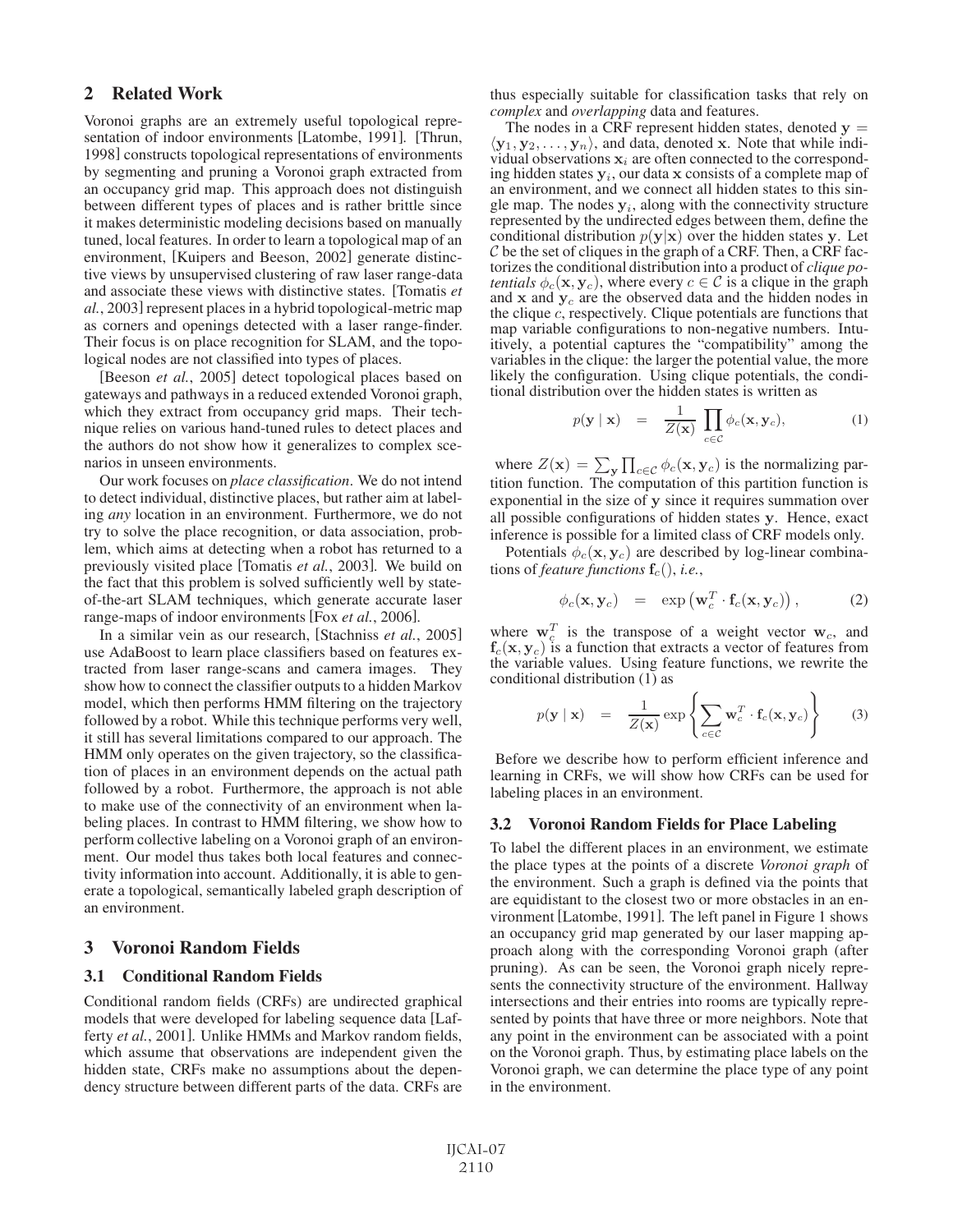We label the points on a Voronoi graph by converting the graph into a conditional random field, which we call a Voronoi random field (VRF). A VRF is constructed from a Voronoi graph by representing the points  $v_i$  on the Voronoi graph as the hidden nodes  $y_i$  of the VRF. The state of the hidden nodes ranges over the different place types: room, doorway, hallway, junction, and other. The neighboring points in the Voronoi graph are also connected in the VRF, thereby allowing the VRF to take the labels of neighboring points into account and thus probabilistically model connectivity constraints. The observed data **x** is extracted from the Voronoi graph and the local map area visible from each Voronoi point. We use two types of features extracted from the data:

- Spatial features describe the layout of the local area around a Voronoi point. Most of of our spatial features are inspired by those used by [Stachniss *et al.*, 2005] for laser-based place detection. These features are extracted from the occupancy grid map; they include distance to the closest obstacle and shape information about the area visible from the Voronoi point.
- Connectivity features make use of the connectivity information encoded by the Voronoi graph. These features include place types of the neighboring nodes, number of neighbors in the Voronoi graph, and shape information about the graph, such as curvature. Additionally, we use a feature that describes the size of the minimal loop going through a node in the Voronoi graph. This feature is extremely useful for tasks such as distinguishing doorways from narrow passages in rooms. While doorways are typically not part of a small loop, small loops with narrow passages are often caused by furniture such as tables (see Figure 1).

Our VRFs contain three types of cliques. First, each node in the VRF is a single node clique, the potential of which is a weighted function of the spatial and connectivity features extracted at that node. The second type of clique contains pairs of VRF nodes that are connected in the Voronoi graph. The potential of these cliques measures the spatial compatibility between place types. A third type of clique is generated for each node that has three neighbors. While such "junction" nodes often correspond to intersections in hallways, they also occur frequently in rooms. This final clique type contains four nodes and measures the compatibility between the labels of all nodes connected at such a junction in the Voronoi graph (more than three neighbors could be handled if necessary).

### 3.3 Inference

Inference in CRFs can estimate either the marginal distribution of each hidden variable  $y_i$  or the most likely configuration of all hidden variables **y** (*i.e.*, MAP estimation), as defined in (3). Both tasks can be solved using *belief propagation* (BP), which works by sending local messages through the graph structure of the model. Each node sends messages to its neighbors based on messages it receives and the clique potentials, which are defined via the observations and the neighborhood relation in the CRF. For instance, the "observation" potential of a node is computed by first extracting the features described in Section 3.2 at the map location corresponding to the node, and then feeding them through the log-linear function (2) (we actually use derived features, see Section 3.4).

BP generates provably correct results in graphs with no loops, such as trees or polytrees. However, since virtually all VRFs contain loops, we apply loopy belief propagation, an approximate inference algorithm that is not guaranteed to converge to the correct probability distribution [Murphy *et al.*, 1999]. In our experiments, we compute the MAP labeling of an environment using max-product loopy BP. Fortunately, even when the algorithm failed to converge, our experiments showed reasonable results.

# 3.4 Learning

# CRF Parameter Learning

The goal of CRF parameter learning is to determine the weights of the feature functions used in the conditional likelihood (3). CRFs learn these weights discriminatively by maximizing the conditional likelihood of labeled training data. While there is no closed-form solution for optimizing (3), it can be shown that (3) is convex relative to the weights **w**. Thus, the global optimum of (3) can be found using a numerical gradient algorithm. Unfortunately, this optimization runs an inference procedure at each iteration, which can be intractably inefficient when using loopy BP in large VRFs.

We therefore resort to maximizing the *pseudo-likelihood* of the training data, which is given by the sum of local likelihoods  $p(\mathbf{y}_i | \mathbf{MB}(\mathbf{y}_i))$ , where  $MB(\mathbf{y}_i)$  is the Markov blanket of variable  $y_i$ : the set of the immediate neighbors of  $y_i$  in the CRF graph [Besag, 1975]. Optimization of this pseudolikelihood is done by minimizing the negative of its log, resulting in the following objective function:

$$
L(\mathbf{w}) = -\sum_{i=1}^{n} \log p(\mathbf{y}_i \mid \mathbf{MB}(\mathbf{y}_i), \mathbf{w}) + \frac{(\mathbf{w} - \widetilde{\mathbf{w}})^T (\mathbf{w} - \widetilde{\mathbf{w}})}{2\sigma^2}
$$
(4)

Here, the terms in the summation correspond to the negative pseudo log-likelihood and the right term represents a Gaussian shrinkage prior with mean  $\tilde{w}$  and variance  $\sigma^2$ . Without additional information, the prior mean is typically set to zero. In our approach, we use unconstrained L-BFGS [Liu and Nocedal, 1989], an efficient gradient descent method, to optimize (4). The key advantage of maximizing pseudolikelihood rather than the likelihood (3) is that the gradient of (4) can be computed extremely efficiently, without running an inference algorithm. Learning by maximizing pseudolikelihood has been shown to perform very well in different domains; see [Richardson and Domingos, 2006] or [Kumar and Hebert, 2003] for an example.

# AdaBoost for Feature Induction

While the features described in Section 3.2 could be used directly as continuous observations in CRFs, we found that this approach did not yield very good results. This is due to the fact that the log-linear representation underlying CRFs corresponds to a unimodal Gaussian likelihood for each continuous feature, which is not flexible enough to capture the complex relationships between place types and feature values.

We overcome this limitation by extracting suitable features from our continuous feature values using AdaBoost [Freund and Schapire, 1996], which has been applied success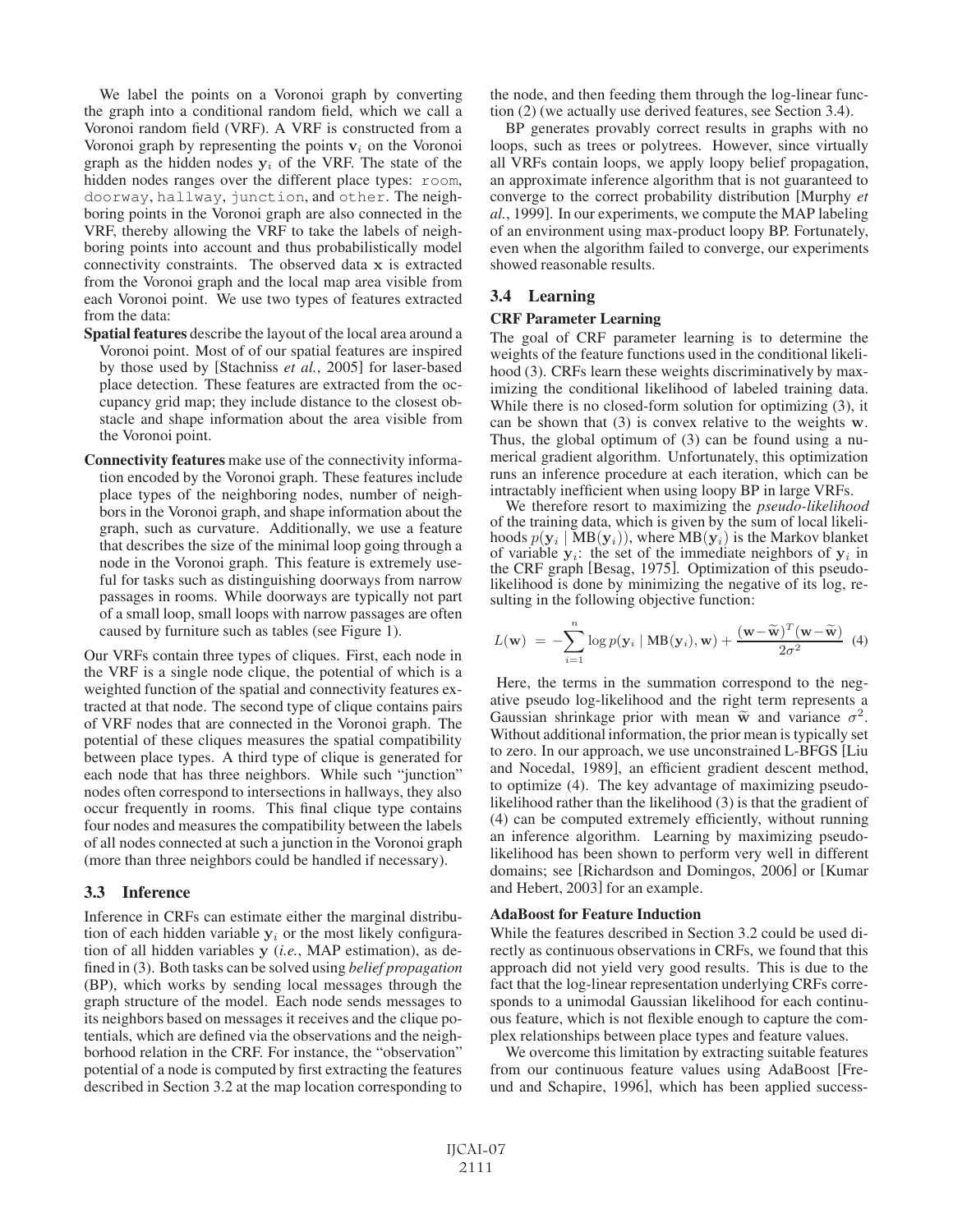fully by [Mozos *et al.*, 2005] in the context of place recognition. Specifically, we learn a binary AdaBoost classifier for each place type by using maps of labeled indoor environments to generate training data for every class c in the form of  $D^c = \{ \langle x_1, y_1 \rangle, \langle x_2, y_2 \rangle, \dots, \langle x_n, y_n \rangle \},\$  where each  $x_i$  contains the features extracted for a specific Voronoi point, and  $y_i \in \{-1, +1\}$  specifies whether or not this point belongs to the class c. As weak classifiers we use binary decision stumps applied to the features. In this case, AdaBoost sequentially learns a weighted set of  $T$  decision stumps, each defined by a feature  $f_t^c$  and a threshold  $\theta_t^c$ . Note that the same feature can be used multiple times with different thresholds. The weighted combination of these decision stumps gives the classification of whether or not a feature vector  $x$  belongs to place type c,

$$
H^{c}(x) = \text{sign}\left(\sum_{t=1}^{T} \alpha_{t}^{c} h_{t}^{c}(x)\right) \tag{5}
$$

Here  $h_t^c(x) = \text{sign}(x_{f_t^c} - \theta_t^c)$  is the output of the t-th decision stump, and  $\alpha_t^c$  is the learned weight associated with it. Essentially, AdaBoost automatically determines which of the continuous features (and thresholds applied to them) are most useful in supporting good classification results.

We investigated two ways of combining AdaBoost and CRFs. The first, which we call  $VRF_D$ , takes all the Ada-Boost decision stumps  $h_t^c(x)$  learned for all the classes c and uses them as binary features in a CRF. The CRF then learns the weights for those stumps and for the neighborhood potentials using pseudo-likelihood maximization as described above. The second approach, called  $VRF_M$ , uses the weighted sum, or margin [Niculescu-Mizil and Caruana, 2005], of each AdaBoost classifier as a continuous feature (the sum inside the sign in  $(5)$ ). For C place types,  $VRF_D$ uses  $CT$  binary features,  $T$  for each of the  $C$  place types, and  $VRF_M$  uses the C continuous features that are generated by weighted summation of the decision stumps.

#### 3.5 Summary

Our approach learns the parameters of VRFs from labeled maps of training environments. To do so, it first learns a binary AdaBoost classifier for each place type from manually labeled maps. For each map, we generate the corresponding Voronoi random field using the features learned by AdaBoost. The parameters of these VRFs are then learned by maximizing the pseudo-likelihood (4) of the training data, using parameter sharing. The resulting parameters are the weights of the different types of cliques occurring in a VRF. After learning, a novel environment is labeled as follows:

- 1. *Generate occupancy grid map* using mobile robot laserrange SLAM techniques [Fox *et al.*, 2006].
- 2. *Extract Voronoi graph* from the map.
- 3. *Generate Voronoi random field* with nodes and edges corresponding to the Voronoi graph.
- 4. *Extract spatial and connectivity features* from the map and generate the learned AdaBoost decision stumps to be used as observations in the VRF.
- 5. *Run max-product loopy BP inference* to estimate the MAP labeling of the nodes in the VRF.

## 4 Experimental Results

We evaluated our approach on maps of four indoor environments, acquired as laser range-data from the Radish robot data repository [Howard and Roy, 2003]. For each data set, we generated an occupancy grid map and extracted a Voronoi graph from that map. We then manually labeled each point on each graph as either room, doorway, hallway, or junction, where a junction can be an intersection between hallways or an entry area into a room. The training set contained approximately 1,250 Voronoi points. We extracted 53 different features at each point and used AdaBoost to generate 25 decision stumps for each of the four classes, resulting in a total of 100 binary features used in our VRFs. AdaBoost learning took about a minute; learning the parameters of a VRF took an additional minute on a standard desktop PC. Loopy-BP MAP inference generally took less than a minute per test map when it converged. However, we allowed for a generous time-out based on the graph diameter, such that those that did not converge would run for up to 5 minutes.

To assess the contributions of the different aspects of our VRF framework, we compared the following four approaches using leave one out cross-validation on the maps. The first, denoted  $AB<sub>S</sub>$ , uses AdaBoost along with the spatial features to classify each point on the Voronoi graphs. The second,  $AB_{SC}$ , additionally uses connectivity features extracted from the Voronoi graphs. These features include information such as number of neighbors in the graph, size of the smallest loop containing a node, and the distance to the closest obstacle. The third approach,  $VRF_D$ , is a VRF that uses the AdaBoost decision stumps as binary features. The final approach,  $VRF_M$ , uses the weighted sum, or margin, of each AdaBoost classifier as features. For learning, we set the prior mean of all weights  $\tilde{w}$  to zero (compare (4)).

|           | ABld. | Allen | Frbg. | Intel | Avg.           |
|-----------|-------|-------|-------|-------|----------------|
| $AB_S$    | 87.0  | 90.8  | 82.0  | 81.1  | $85.2 \pm 4.4$ |
| $AB_{SC}$ | 88.6  | 92.1  | 86.6  | 83.7  | $87.8 \pm 3.5$ |
| $VRF_D$   | 93.6  | 93.3  | 91.5  | 86.4  | $91.2 \pm 3.3$ |
| $VRF_M$   | 94.2  | 93.1  | 91.3  | 88.2  | $91.7 \pm 2.6$ |

Table 1: Accuracy of leave one out place labeling.

Table 1 summarizes the accuracy of the different techniques in terms of the percentages of correct labels for the four test environments. Not surprisingly, the accuracy of AdaBoost increases consistently when adding connectivity features (for an average increase from 85.2% to 87.8%). The lower two rows display the accuracy of using AdaBoost for feature induction in VRFs. Both VRF approaches perform significantly better than AdaBoost, though the difference between them is not significant. Note that the test maps are very diverse, so the cross-validation demonstrates good generalization to new environments for all techniques.

While these numbers indicate an improvement of VRFs over AdaBoost, they do not adequately reflect the true performance gain achieved by our VRF technique. To get an additional assessment of the techniques, we considered the following scenario. A mobile robot is placed at a random location in the map and takes the shortest path to another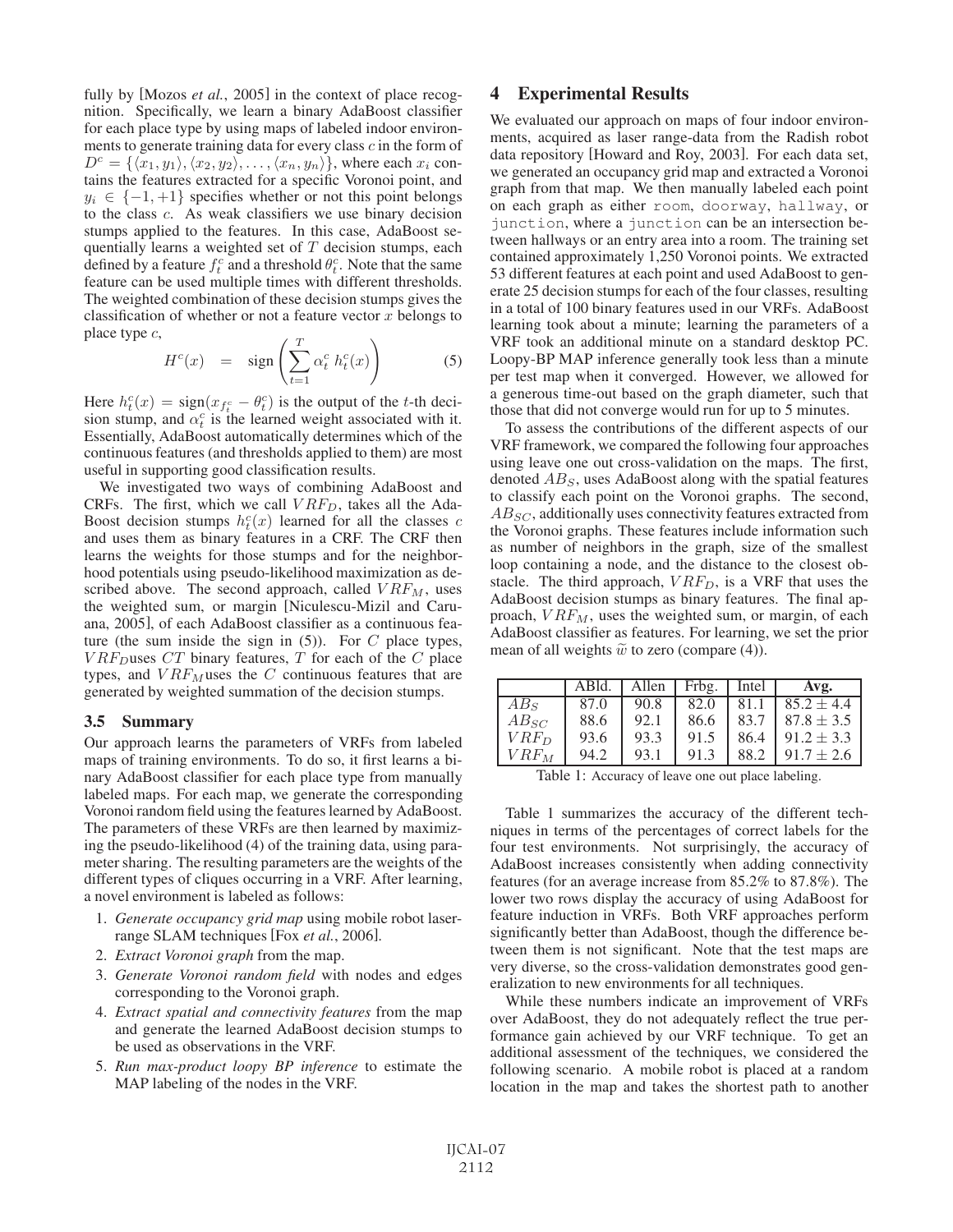

Figure 1: Intel test map: (left) Occupancy grid map built via SLAM along with Voronoi graph. (middle) The labeled Voronoi graph defines a place type for each point on the map. Hallways are colored gray (red), rooms light gray (green), doorways dark grey (blue), and junctions are indicated by black circles. (right) Topological-metric map given by the segmentation of the labeled Voronoi graph. The spatial layout of rooms and hallway sections is provided along with a connectivity structure indicated by lines and dots (doorways are dark gray (blue) dots).

randomly chosen location. Along its path, the robot records the sequence of rooms, hallway sections, junctions, and doorways it passes through. We used edit distance to compare sequences recorded on maps labeled using our algorithms to those recorded on ground truth maps. Edit distance determines the minimum number of operations (insertions, deletions) needed to make the inferred path match the ground truth path. Our resulting measure, called topological edit distance (TED), reports the ratio of edit distance to path length; a lower TED ratio means better performance. The final reported statistic is the average of 100 randomly selected paths in the map. The random paths taken on the corresponding maps in different tests were chosen consistently to allow a straightforward comparison. The TED scores of the aforementioned experiments are summarized in Table 4. The  $VRF_D$ method offers clear improvements significant at the  $p<0.06$  level over  $AB_{SC}$ . The  $VRF_M$  method appears better, but the overall improvement is insignificant due to poor performance on the Allen map. One explanation for this is that  $VRF_M$  failed to correctly label several junctions between hallways, which many paths will pass through.

|           | ABld. | Allen | Frbg. | Intel | Avg.            |
|-----------|-------|-------|-------|-------|-----------------|
| $AB_S$    | 79.4  | 60.5  | 76.6  | 62.6  | $69.8 \pm 9.4$  |
| $AB_{SC}$ | 35.7  | 30.9  | 74.2  | 59.8  | $50.1 \pm 20.0$ |
| $VRF_D$   | 18.2  | 22.1  | 23.7  | 25.7  | $22.4 \pm 3.1$  |
| $VRF_M$   | 14.3  | 50.6  | 21.0  | 22.2  | $27.0 \pm 15.8$ |

Table 2: Topological Edit Distance of leave-one-out place labeling.

Figure 1 shows the performance of our technique on one of our test maps (shown for  $VRF_D$ ,  $VRF_M$  is very similar). The coloring of the middle map is given by labeling all points with the label of the nearest point in the VRF. The right panel shows the exploded topological-metric map resulting from grouping contiguous room and hallway regions of the same label into topological nodes. As can be seen, the topologicalmetric map generated automatically by our VRF nicely represents the environment's connectivity structure (indicated by lines and doorway and hallway nodes) and the spatial layout of individual rooms and hallway sections. Figure 2 provides a visual comparison of  $VRF_D$  with  $AB_{SC}$  (AdaBoost using spatial and connectivity features). In agreement with the results given in Table 2, our approach generates significantly more consistent segmentations of the environments. For instance, AdaBoost generates a large number of false-positive doorways and hallways, especially in the cluttered rooms of the Freiburg map. Our labelings are also more consistent than those reported by [Stachniss *et al.*, 2005].

## 5 Conclusions

We presented Voronoi random fields, a novel approach to generating semantically meaningful topological-metric descriptions of indoor environments. VRFs apply discriminatively trained conditional random fields to label the points of Voronoi graphs extracted from occupancy grid maps. The hidden states of our VRFs range over different types of places, such as rooms, hallways, doorways, and junctions. By performing inference in the graph structure, our model is able to take the connectivity of environments into account. We use AdaBoost to learn useful binary features from the continuous features extracted from Voronoi graphs and occupancy maps. The parameters of our model are trained efficiently using pseudo-likelihood. Experiments show that our technique enables robots to label unseen environments based on parameters learned in other environments, and that the spatial reasoning supported by VRFs results in substantial improvements over a local AdaBoost technique.

We consider these results extremely encouraging; they provide mobile robots with the ability to reason about their environments in terms more similar to human perception. As a next step, we will add high-level contextual information such as the length of hallways and the shape of rooms to our model. Each segmentation will then correspond to a two-level CRF, with the upper level representing the features of these places (similarly to [Liao *et al.*, 2006]). To avoid summing over all possible CRF structures, we will replace MAP estimation with a sampling or k-best technique.

An obvious shortcoming of our current approach is the re-